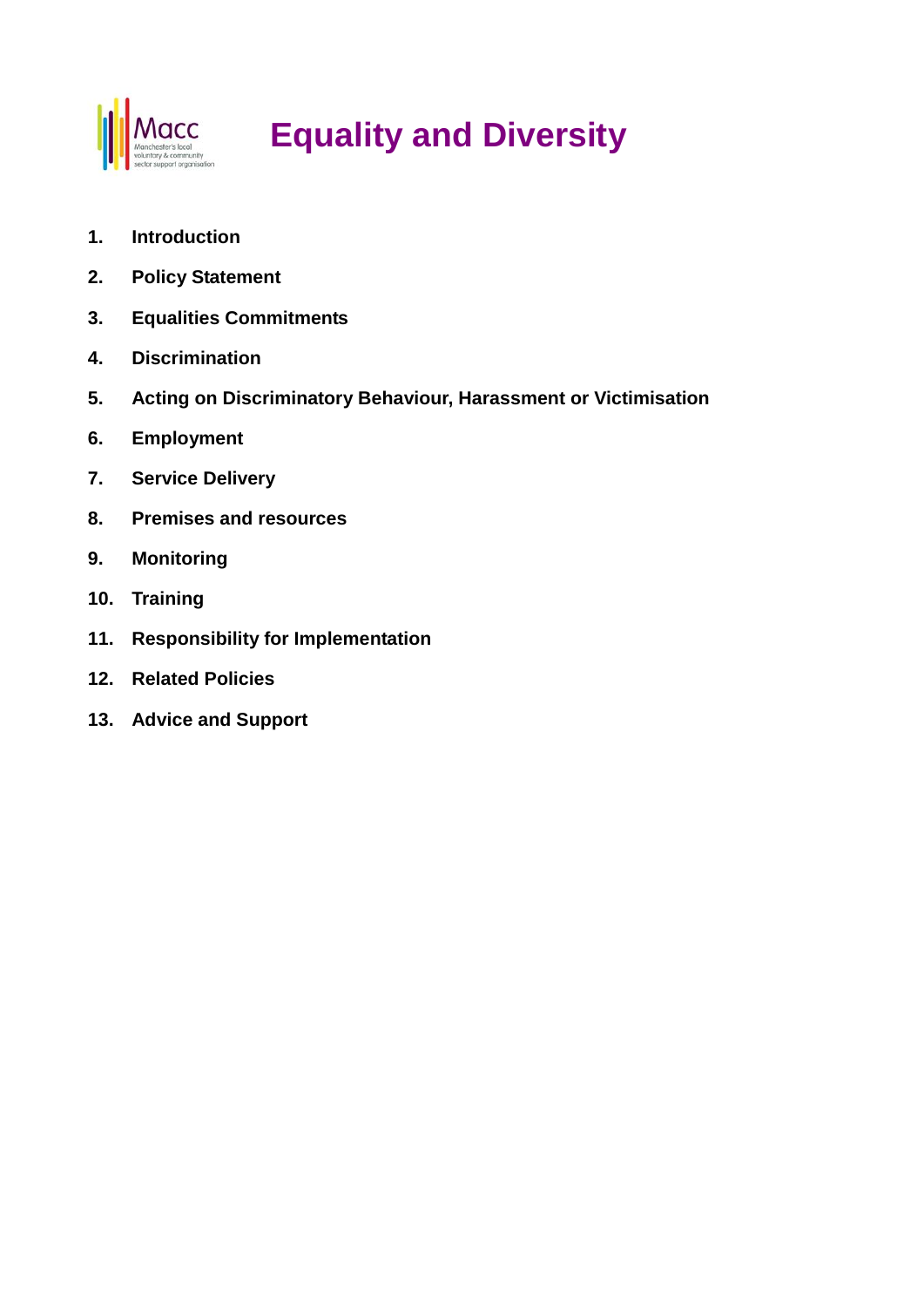# **Introduction**

Macc's commitment to the principles of equality and diversity in employment and service delivery is central to its ethos, principles and practice. One of the organisation's core beliefs is that every individual and community has unique talents, knowledge and insights that are important.

In making progress on these issues it is necessary to recognise people as individuals with a diverse range of identities, experiences and needs. However it is also vital to recognise that certain groups in our society face particular disadvantage and discrimination.

All employees, volunteers, service users and other stakeholders are covered by this policy, and it applies to all areas of employment including recruitment, selection, training, deployment, career development, and promotion. These areas will be monitored and policies and practices amended if necessary to ensure that there is no unfair or unlawful discrimination, intentional, unintentional, direct or indirect, overt or latent.

# **Policy Statement**

Macc is committed to being an organisation which provides equality of opportunity and freedom from unlawful discrimination on the grounds of age, disability, gender reassignment, marriage and civil partnership, pregnancy or maternity, race, religion or belief, sex or sexual orientation (the 'protected characteristics' described in the Equality Act 2010).

Social Class is not a protected characteristic in the Equality Act 2010, however because of its close links to other inequalities and the way socio- economic status is built into the structures of our market based society, Macc includes it in our policy and action plan.

Social class (socio-economic background) can be defined by:

- 1. economic factors (wealth, income, occupation)
- 2. political factors (power, status)
- 3. cultural factors (lifestyle, education, values, beliefs)

There is a strong link between social class and groups with other protected characteristics, as they are often denied access to power, wealth, status, resources and opportunities.

#### For example:

- Employment for all Black and Minority Ethnic people in Manchester is 7% lower than compared to white Mancunians. Pakistani and Bangladeshi people, especially women, are least likely to be employed.
- 2.8 million disabled people have an income of less than £12,850.
- Women are more likely to be poor than men due to lower paid jobs, part time jobs and the fact that over 86% of lone parents are women.
- In Manchester today the gender pay gap between women and men is 12.8%, meaning women could be paid on average £3,390 per annum less (based on average wage for Manchester)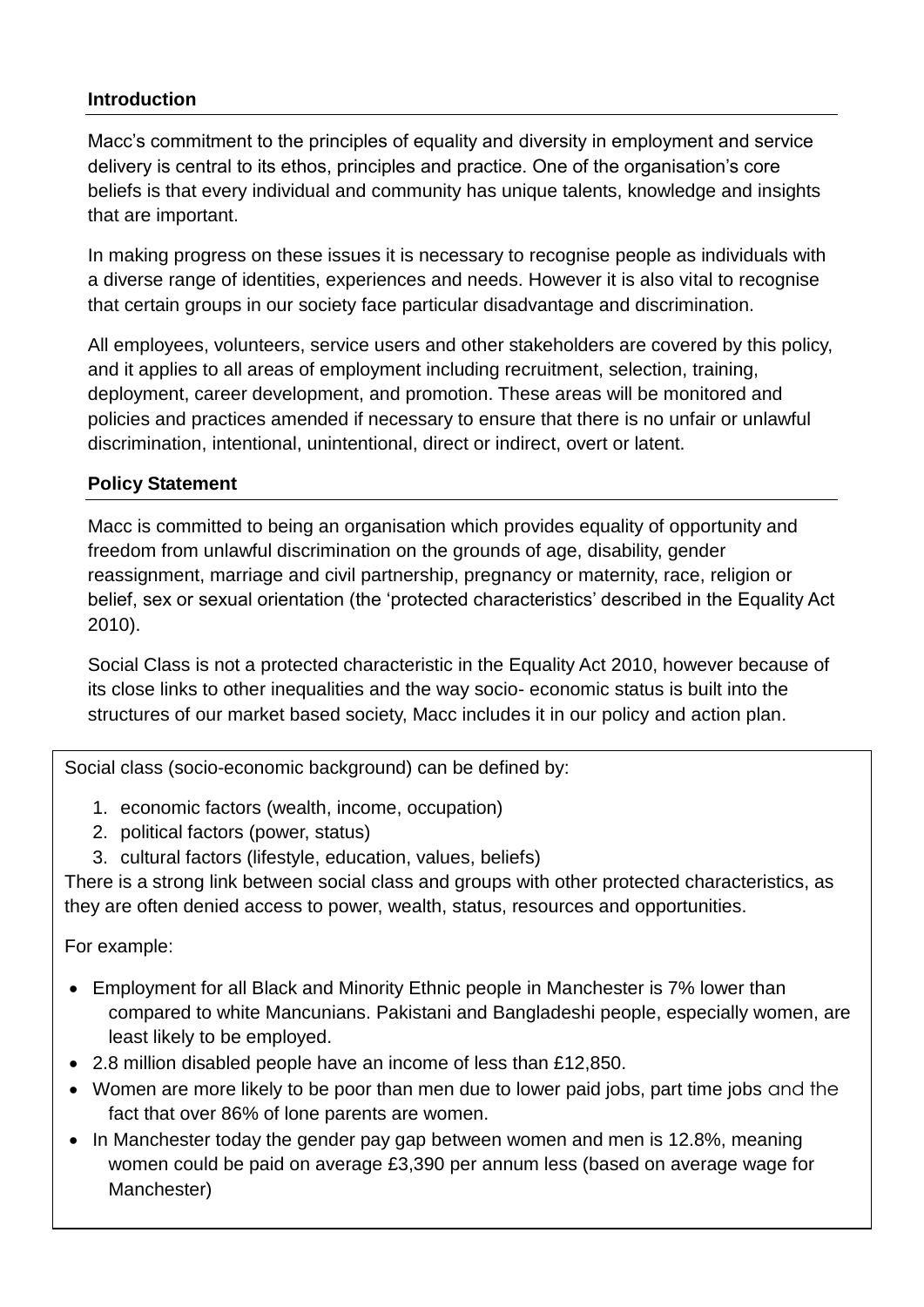Any statement of policy in equality and diversity has to recognise that social categorisations such as race, class and gender, as they apply to a given individual or group, create overlapping and interdependent systems of discrimination, disadvantage and oppression. This is referred to as intersectionality.

Macc believes that all its workers, service users and stakeholders are entitled to be treated with respect and dignity.

This policy aims to prevent and remove unfair and discriminatory practices within the organisation and to encourage full contribution from the diverse communities represented across the Board of Trustees, staff and volunteers and key stakeholders.

The policy will be implemented in accordance with the appropriate statutory requirements and full account will be taken of all available guidance and in particular any relevant Codes of Practice.

The policy is designed to:

- ensure that no applicant, member of staff, volunteer, service user or stakeholder receives less favourable treatment on the grounds of any protected characteristics, or their social class or socio-economic background;
- ensure that applicants, employees and volunteers are not disadvantaged by conditions or requirements which cannot be shown to be relevant to performance and that recruitment, promotion, training, development, assessment and redundancy are determined on the basis of capability, qualifications, experience, skills and productivity;
- ensure that Macc's activities and services do not discriminate against service users and stakeholders in the means by which they can access the services and activities delivered by the organisation and ensure that the services are accessible, provided in an equitable manner and are responsive to the needs of different groups of people;
- ensure that no person is victimised or subjected to any form of bullying or harassment.

The organisation is committed to opposing actively all forms of discrimination and oppression.

# **Equalities commitments**

Macc is a leading voluntary sector organisation in Manchester which maintains a broad overview of social policy issues and supports and develops the role of the voluntary sector and volunteering in the city. In the course of this work, Macc will highlight equality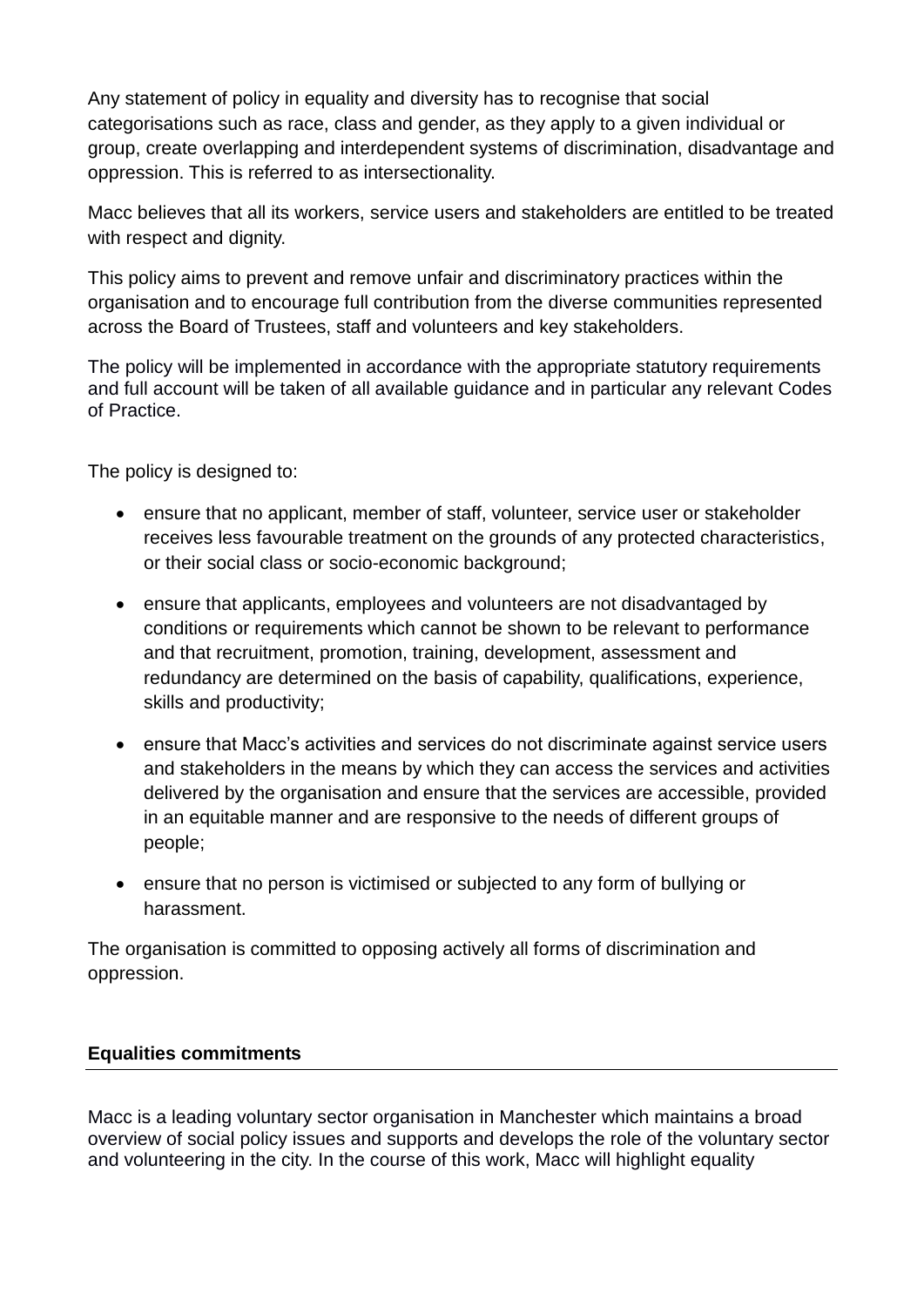factors and promote values of equality and diversity.

As an organisation which employs people, engages volunteers and has a wide range of service users and stakeholders, we make the following commitments:

We will:

- Treat everyone with respect and dignity
- Challenge all forms of discrimination and oppression that have an impact on the people and groups we represent.
- Challenge discriminatory assumptions about people with any of the protected characteristics or from disadvantaged socio-economic backgrounds.
- Promote positive images of people and groups that traditionally face discrimination and oppression.
- Through our policy work try to influence decision makers and policy makers in the City, GM and wider to consult with people, take into account their wants and needs and develop ways of working that are inclusive and non-discriminatory.
- Encourage the organisations we work with to adopt positive and nondiscriminatory practices.
- Carry out consultations to see how we are doing on equalities issues and learn from these.
- Work in partnership with organisations in the City with specialist equalities focus.

| Age                  | We will:                                                                                                                                                                                                      |  |  |
|----------------------|---------------------------------------------------------------------------------------------------------------------------------------------------------------------------------------------------------------|--|--|
|                      | ensure that people of working age – for which there is no upper<br>$\bullet$<br>limit - are given equal access to our employment, volunteering,<br>training, development and promotion opportunities;         |  |  |
| <b>Disability</b>    | We will:<br>provide any reasonable adjustments to ensure disabled people<br>$\bullet$<br>have access to our services, employment and volunteering<br>opportunities;                                           |  |  |
|                      | seek to maintain equality of access to information and provide<br>$\bullet$<br>appropriate support. This could include for example loop systems;<br>alternative formatting; and sign language interpretation. |  |  |
| Marriage or          | We will:                                                                                                                                                                                                      |  |  |
| civil<br>partnership | ensure that no individual is disadvantaged because of their<br>$\bullet$<br>relationship status. Macc recognises all our employees right to a<br>healthy work life balance.                                   |  |  |
| <b>Pregnancy or</b>  | We will:                                                                                                                                                                                                      |  |  |
| maternity            | ensure that no individual is disadvantaged and that we take<br>$\bullet$<br>account of the needs of our employees' pregnancy, maternity or<br>adoption needs.                                                 |  |  |
|                      |                                                                                                                                                                                                               |  |  |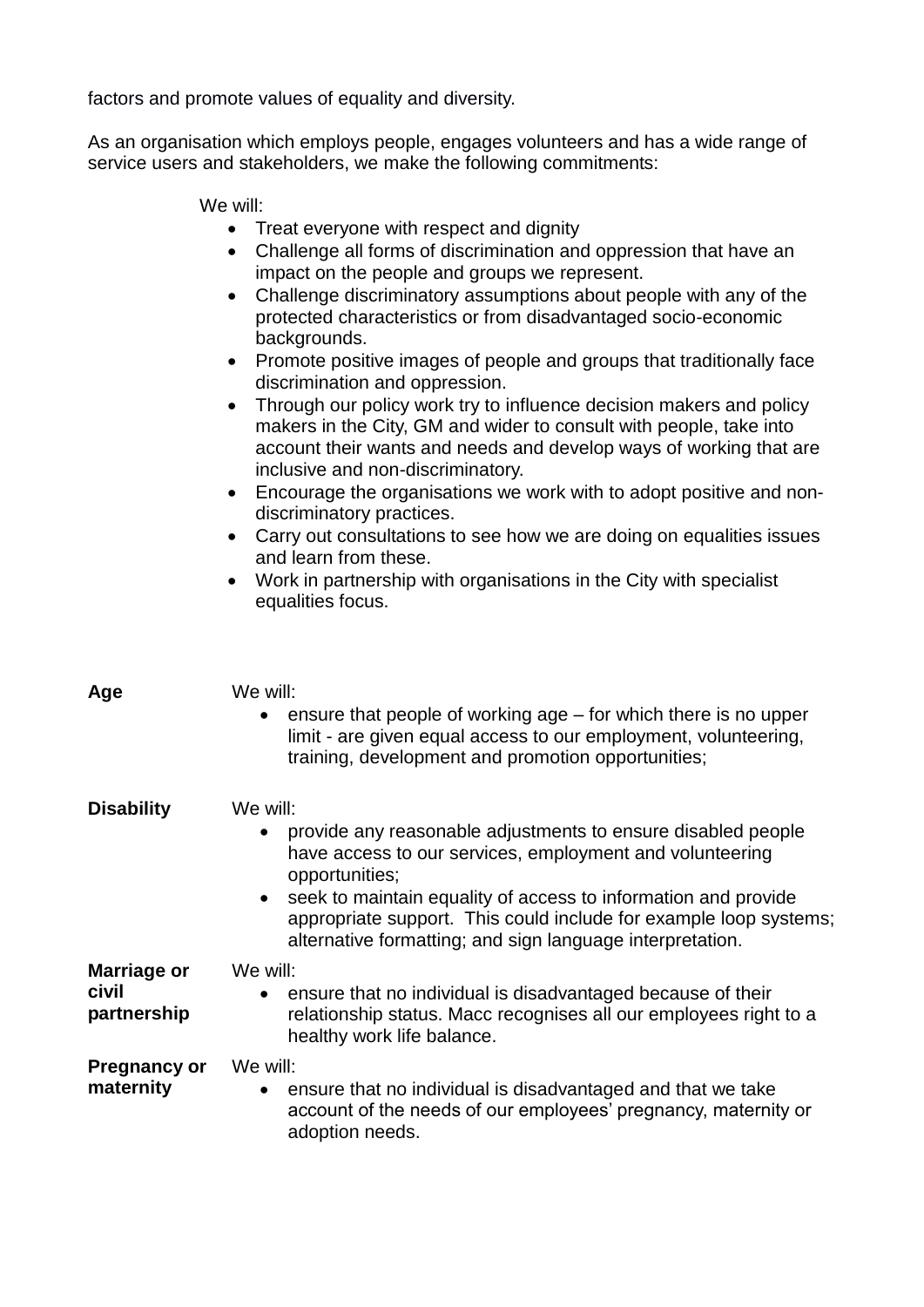| Gender<br><b>Identity</b>    | We will:<br>Treat Trans people and people who are non-binary and non-<br>$\bullet$<br>gender supportively and according to their individual needs.<br>Respond to transphobic incidents swiftly and sensitively.<br>$\bullet$<br>Use inclusive language (people rather than men and women for<br>$\bullet$<br>example)<br>Campaign for a broader view of gender identity that's not limited to<br>$\bullet$<br>the current narrow view of gender reassignment in the 2010<br>Equality Act.                                                  |
|------------------------------|--------------------------------------------------------------------------------------------------------------------------------------------------------------------------------------------------------------------------------------------------------------------------------------------------------------------------------------------------------------------------------------------------------------------------------------------------------------------------------------------------------------------------------------------|
| Race                         | We will:<br>challenge racism wherever it occurs, including institutional racism;<br>respond swiftly and sensitively to racist incidents;<br>$\bullet$<br>actively promote race equality within Macc and through our work<br>$\bullet$<br>take positive action to redress the negative impact of institutional<br>$\bullet$<br>racism                                                                                                                                                                                                       |
| <b>Religion or</b><br>belief | We will:<br>ensure that people's religion or beliefs and related observances<br>are respected and accommodated wherever possible;<br>respect people's beliefs where the expression of those beliefs<br>$\bullet$<br>does not impinge on the legitimate rights of others.                                                                                                                                                                                                                                                                   |
| <b>Sex</b>                   | We will:<br>take positive action to redress the negative effects of<br>$\bullet$<br>discrimination against women and men;<br>offer equal access for women and men to representation,<br>$\bullet$<br>services, employment, training and pay and encourage other<br>organisations to do the same;<br>ensure that all employees, male or female, have the right to the<br>same contractual pay and benefits for carrying out the same work,<br>work rated as equivalent work or work of equal value.                                         |
| <b>Sexual</b><br>orientation | We will:<br>ensure that we take account of the needs of lesbians, gay men,<br>bisexuals, and people who are questioning their sexuality;<br>Avoid making assumptions about a person's sexuality. Use gender<br>$\bullet$<br>neutral terms such as partner etc.<br>Ensure lesbians, gay men, bisexuals, and people who are<br>$\bullet$<br>questioning their sexuality are explicitly included in all our policies.<br>Challenge homophobia wherever it occurs and respond swiftly<br>$\bullet$<br>and sensitively to homophobic incidents. |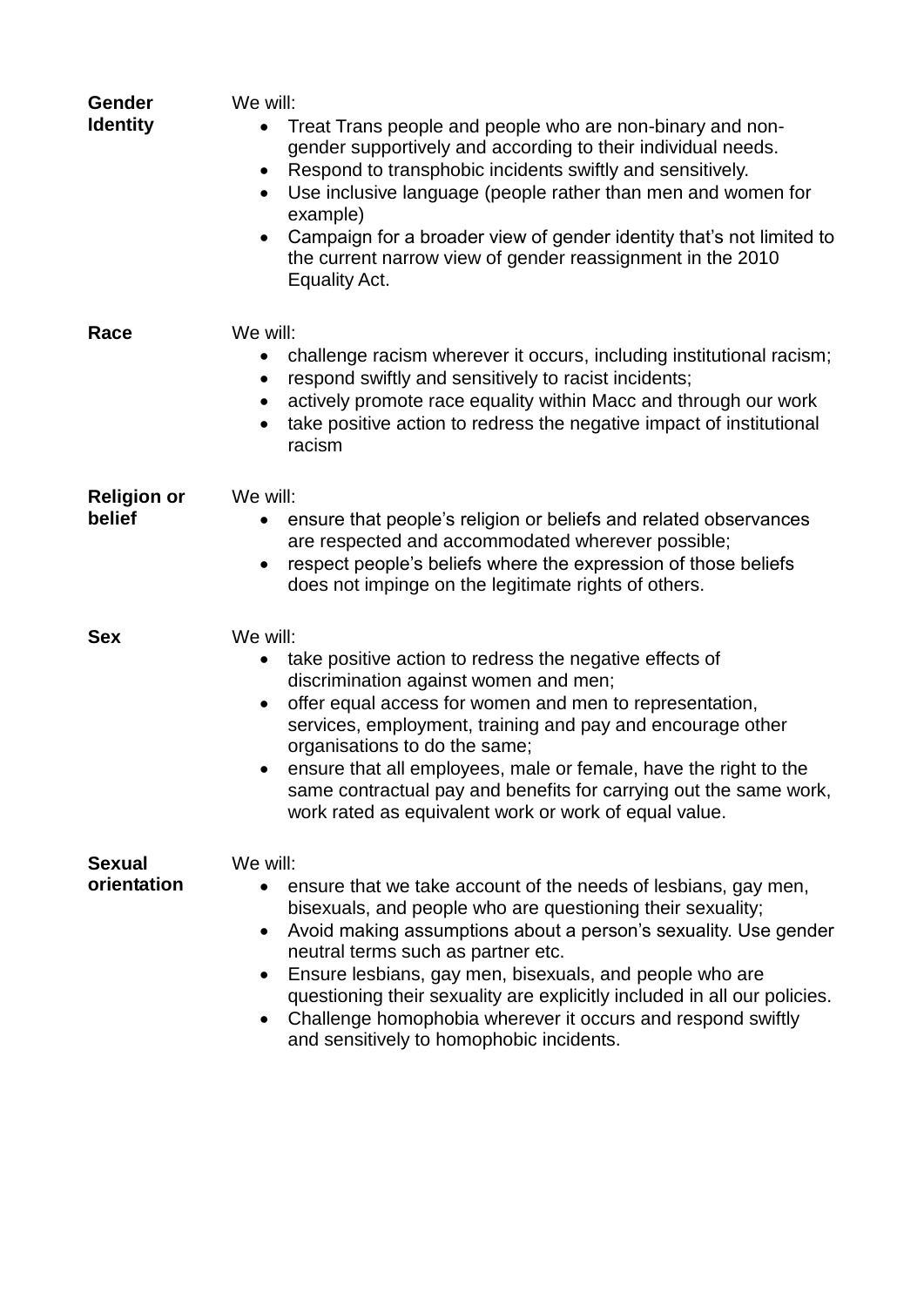**Ex-offenders** We will:

 prevent discrimination against our employees or volunteers regardless of their offending background (except where there is a known risk to children or vulnerable adults).

**Socioeconomic** 

- **background**
- actively promote the inclusion of people and communities from disadvantaged socio-economic backgrounds (or working class backgrounds) throughout all Macc's work.
- ensure that people from differing socio-economic backgrounds are given equal access to our employment, volunteering, training, development and promotion opportunities;
- take positive action to redress the negative impact of socioeconomic disadvantage

We will ensure that this is communicated to:

all staff, volunteers and stakeholders;

We will:

- all private contractors, reminding them of their responsibilities towards equality of opportunity;
- any agencies responsible for our recruitment;
- the wider public via our website.

# **Discrimination**

# **Definition of Discrimination**

Discrimination is unequal or differential treatment which leads to one person being treated more or less favourably than others are, or would be, treated in the same or similar circumstances on the grounds of age, disability, gender reassignment, marriage or civil partnership, pregnancy or maternity, race, religion or belief, sex or sexual orientation (the nine protected characteristics). Discrimination may be direct or indirect.

Types of Discrimination:

# **Direct Discrimination**

This occurs when a person or a policy intentionally treats someone less favourably than another on the grounds of one or more of the protected characteristics.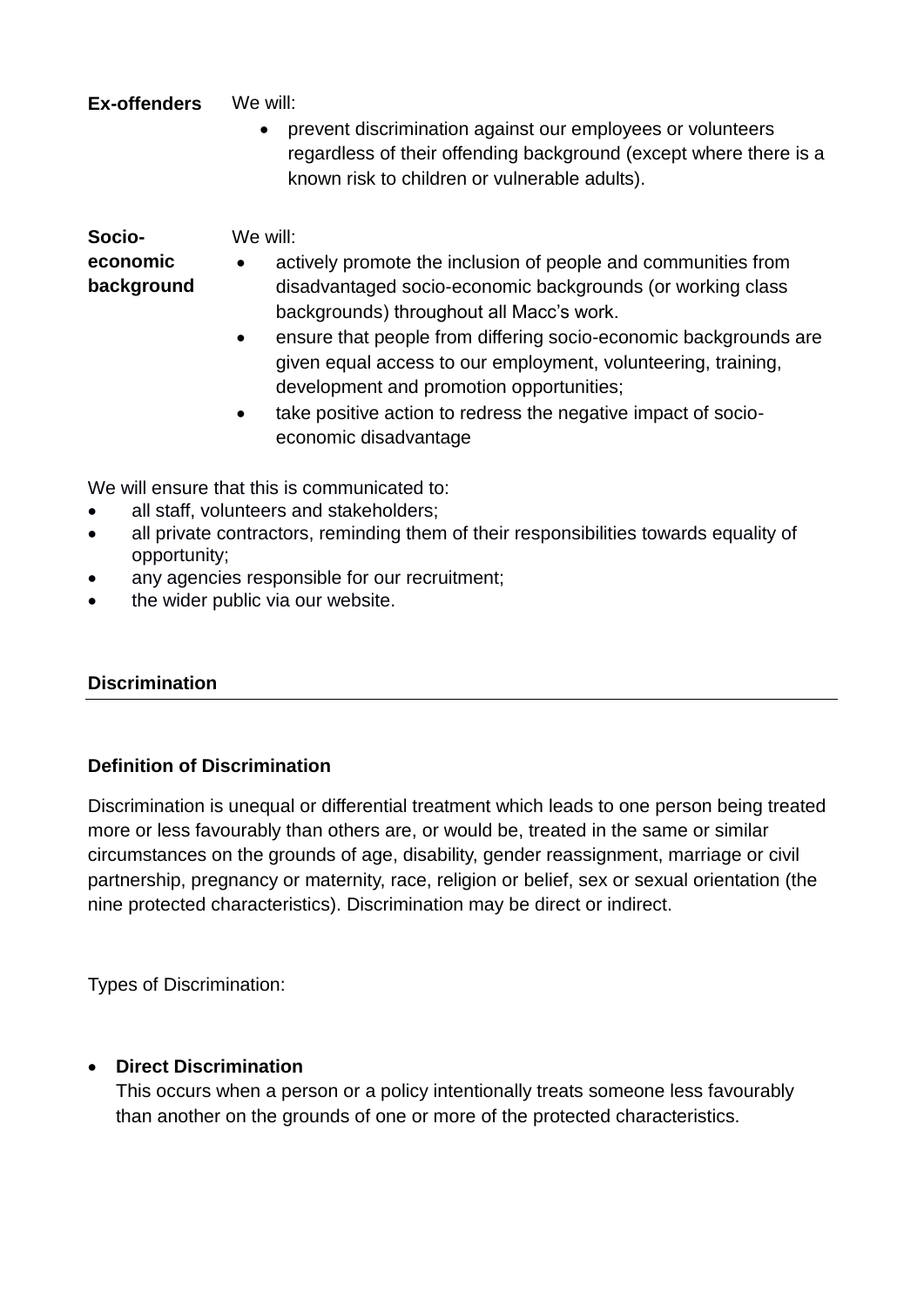# **Indirect Discrimination**

This is the application of a policy, criterion or practice to a person which the employer would apply to others but which is such that:

- it is it detrimental to a considerably larger proportion of people from the group that the person represents;
- the employer cannot justify the need for the application of the policy on an objective basis; and
- the person to whom the employer is applying it suffers detriment from the application of the policy.

# **Associative Discrimination**

This is where an individual is directly discriminated against or harassed for association with another individual who has a protected characteristic.

# **Perceptive discrimination**

This is where an individual is directly discriminated against or harassed based on a perception that he or she has a particular protected characteristic when he or she does not, in fact, have that protected characteristic.

# **Unlawful Reasons for Discrimination**

Under the 2010 Equality Act it is unlawful to discriminate directly or indirectly in recruitment or employment because of any of the nine protected characteristics.

# **Age**

It is not permissible to treat a person less favourably because of their age. This applies to people of all ages. The exception to this is the calculation of redundancy payments which is prescribed by law.

# **Disability**

It is not permissible to treat a disabled person less favourably than a non-disabled person. Reasonable adjustments must be made to give the disabled person as much access to the service and ability to be employed, trained, or promoted as a nondisabled person. The same principle applies to volunteering opportunities within the organisation.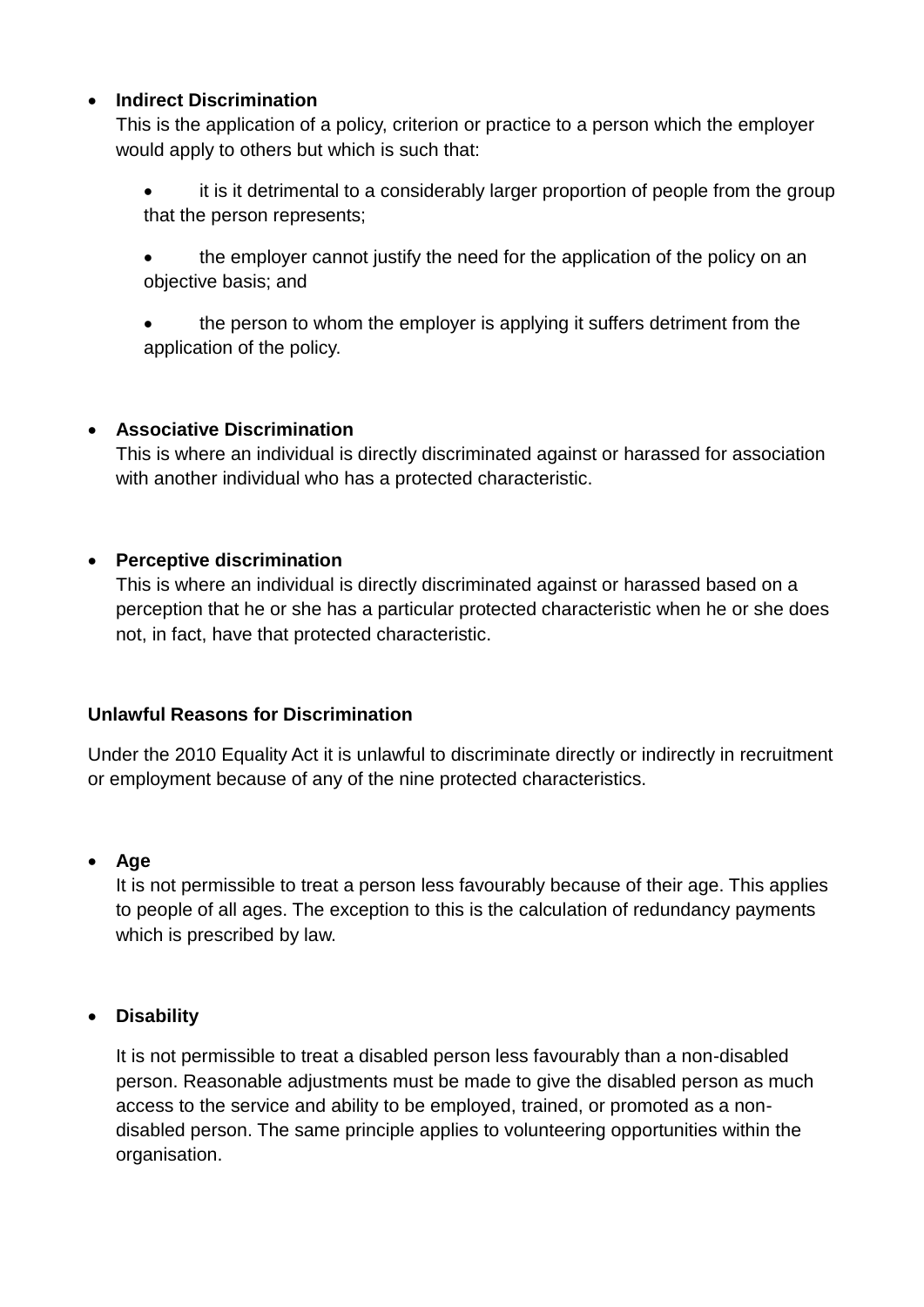Macc has a duty to make **reasonable adjustments** to facilitate the employment or voluntary work of a disabled person. These may include:

- making adjustments to premises;
- re-allocating some of a disabled employee or volunteer's duties;
- transferring a disabled employee to a role better suited to their disability;
- giving a disabled employee time off work for medical treatment or rehabilitation;
- providing training or mentoring for a disabled employee or volunteer;
- supplying or modifying equipment, instruction and training manuals for disabled employees and volunteers;
- any other adjustments that Macc considers reasonable and necessary.

#### **Gender Reassignment**

With respect to Trans people, it is unlawful to discriminate against people on the grounds of intending to, undergoing or having undergone gender reassignment. "Trans" is an inclusive term for people who identify themselves as transgender or transsexual. The word can be used without offence (as an adjective) to describe people who:

- o are undergoing gender transition;
- $\circ$  identify as someone with a different gender from that in which they were assigned at birth, but who may or may not have decided to undergo medical treatment;
- $\circ$  choose to dress in the clothing typically worn by the other sex.

# **Marriage or Civil Partnership**

It is not permissible to treat a person less favourably on the grounds of the fact that they are married or in a civil partnership. This applies to both women and men.

# **Pregnancy and Maternity**

It is not permissible to treat a person less favourably on the grounds of pregnancy, maternity or parental status of any kind. This applies to both women and men.

# **Race**

It is not permissible to treat a person less favourably because of their race, the colour of their skin, their nationality or their ethnic origin.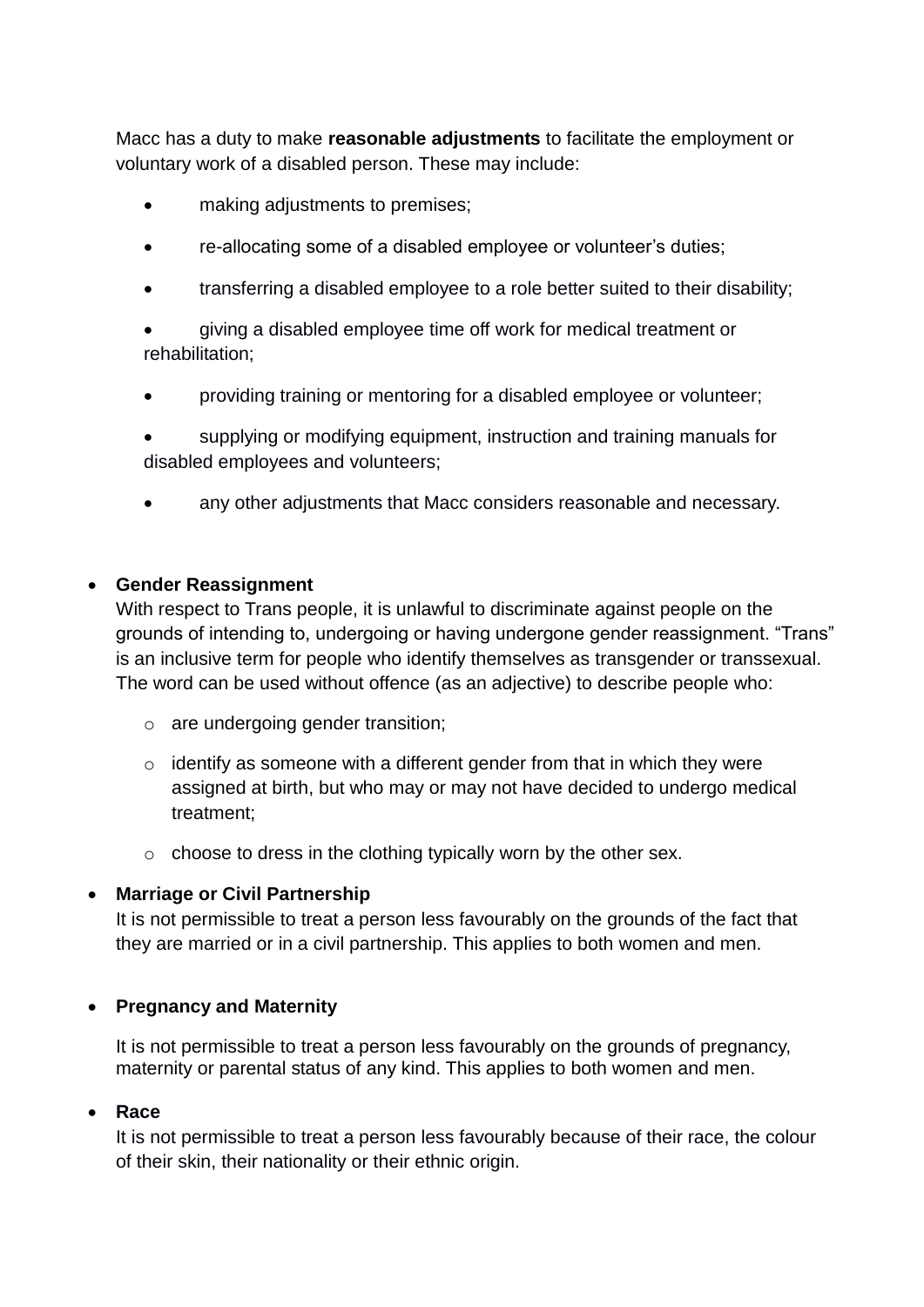### **Religion or Belief**

It is not permissible to treat a person less favourably because of their religious beliefs or their religion – including those who hold no religious beliefs.

#### **Sex**

Sexual harassment of women and men can be found to constitute sex discrimination. For example, asking a woman during an interview if she is planning to have any (more) children constitutes discrimination on the grounds of sex.

#### **Sexual Orientation**

It is not permissible to treat a person less favourably because of their sexual orientation. For example, an employer cannot refuse to employ a person because s/he is gay, lesbian or bisexual, or question their sexuality.

#### **Membership of a trade union.**

It is not permissible to treat a person less favourably because they belong to a trade union. Macc recognises and respects the right of staff to join a trade union.

# **Acting on Discriminatory Behaviour, Harassment or Victimisation**

Personal harassment takes many forms but whatever form it takes, it is always serious and is totally unacceptable. Macc is sympathetic to the rights and needs of all our staff and volunteers and seeks to protect against any form of personal harassment or victimisation in the workplace. This could be within the organisation or where an employee or volunteer is harassed in relation to a protected characteristic by third parties such as service users, customers or other stakeholders.

Victimisation occurs when an employee or volunteer is subjected to a detriment, such as being denied a training opportunity or a promotion because he or she made or supported a complaint or raised a grievance under the Equality Act 2010, or because he or she is suspected of doing so, or being about to do so.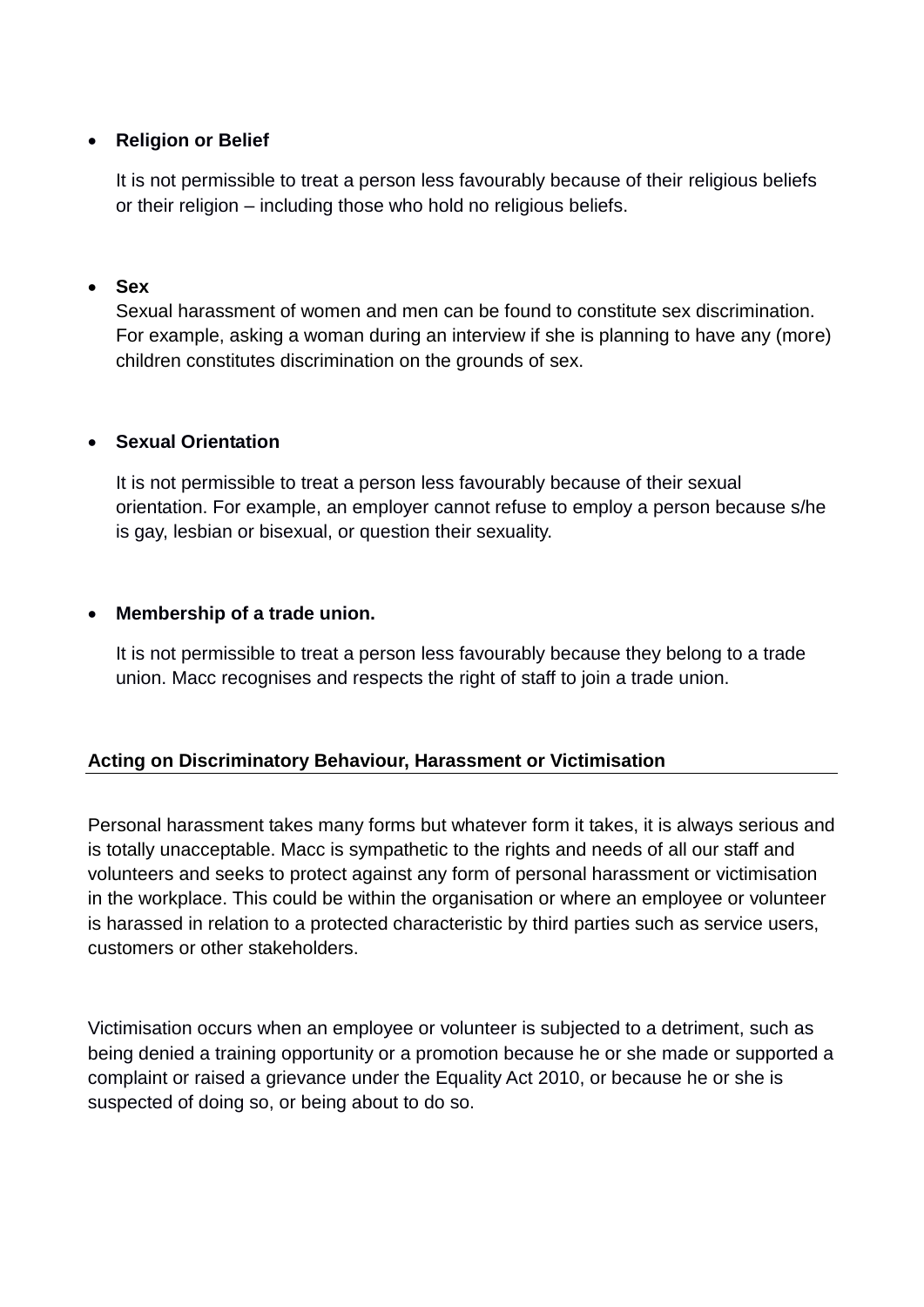### **Employees**

In the event that an employee is the subject to or the perpetrator of, or witness to, discriminatory behaviour, please refer to the organisation's Dignity at Work policy and disciplinary and grievance procedures. In the event that an employee is found to have perpetrated discriminatory behaviour, this could amount to gross misconduct and could result in immediate dismissal.

#### **Volunteers**

In the event that a volunteer is subject to or the perpetrator of, or witness to, discriminatory behaviour, please refer to the organisation's Complaints Policy. In the event that a volunteer is found to have perpetrated discriminatory behaviour, this could result in termination of the volunteer relationship.

#### **Macc Board of Trustees**

For members of the Board of Trustees, any behaviour which breaches the Dignity at Work policy shall be regarded as akin to a disciplinary matter and may result in termination of the membership of the Board of Trustees. Any behaviour, which constitutes a serious act of harassment will be considered to be akin to an act of gross misconduct and is likely to result in termination of the membership of the Board of **Trustees** 

#### **Service Users**

If a service user is the perpetrator of discriminatory behaviour this should be reported to the Chief Executive or a member of the management team. This could lead to the temporary or permanent withdrawal of the service.

# **Employment**

This section should be read in conjunction with the Recruitment policy.

#### **Recruitment**

Macc's aim is that the diversity of our workforce should reflect that of the community.

Macc is committed to recruiting staff in a way that promotes diversity and challenges discrimination. The organisation aims to eliminate discrimination in recruitment and selection on the grounds of any of the protected characteristics and socio- economic background. All members of the recruitment panels will be briefed and trained in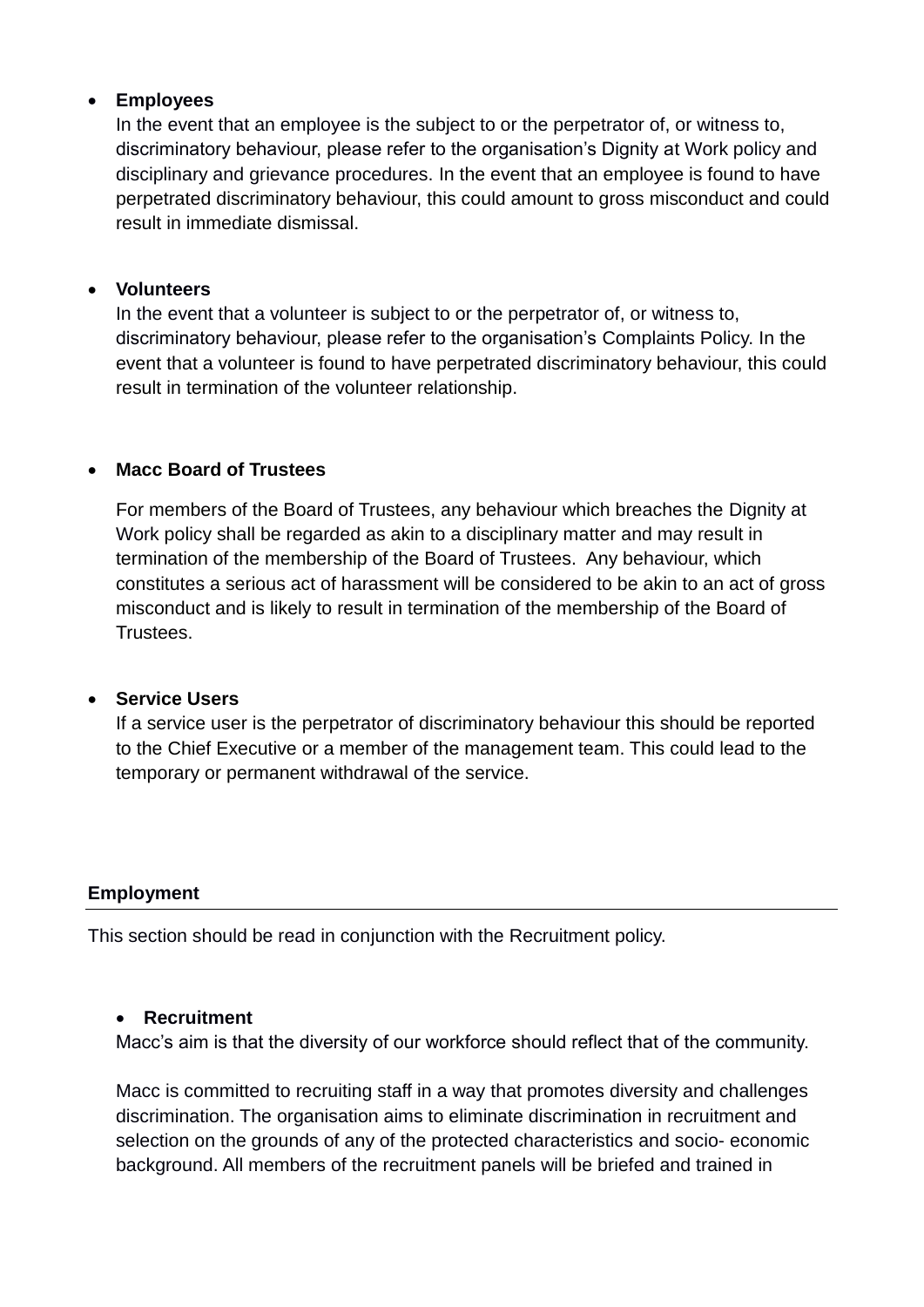ensuring that this policy informs the entire recruitment and selection process.

Macc will encourage applications from groups of the community who are traditionally discriminated against when recruiting staff. This will involve consideration of how and where posts are advertised and the form in which job application information is available.

When establishing a new post, consideration will be given to whether the post may represent an exception to these principles, in the sense that it may be subject to an "Occupational Requirement" (as defined by the Equality Act 2010, Schedule 9) or "Genuine Occupational Qualification" (as defined by the Sex Discrimination Act 1975, Section 7).

# **Employment Conditions**

All person specifications and job descriptions shall include reference to working to the equality agenda and it will be an expectation that all staff will be committed to the policy and to any appropriate training in this area.

All contracts of employment and working conditions for staff will pay attention to antidiscriminatory legislation and will include for example arrangements for childcare, compassionate leave, parental leave, carer leave, sickness and holiday entitlements. There are separate policies covering leave entitlement and job-sharing that should be read in conjunction with this policy.

# **Service Delivery**

Macc aims to make its services accessible to all sections of the community. The organisation's core purpose is to encourage, support and develop voluntary and community groups and individuals to have a real influence over the places and communities in which they live.

Macc seeks to undertake appropriate measures to ensure that its services do not discriminate against people and furthermore to ensure that the services are inclusive and accessible. Any individual should be able to use Macc services without fear of discrimination.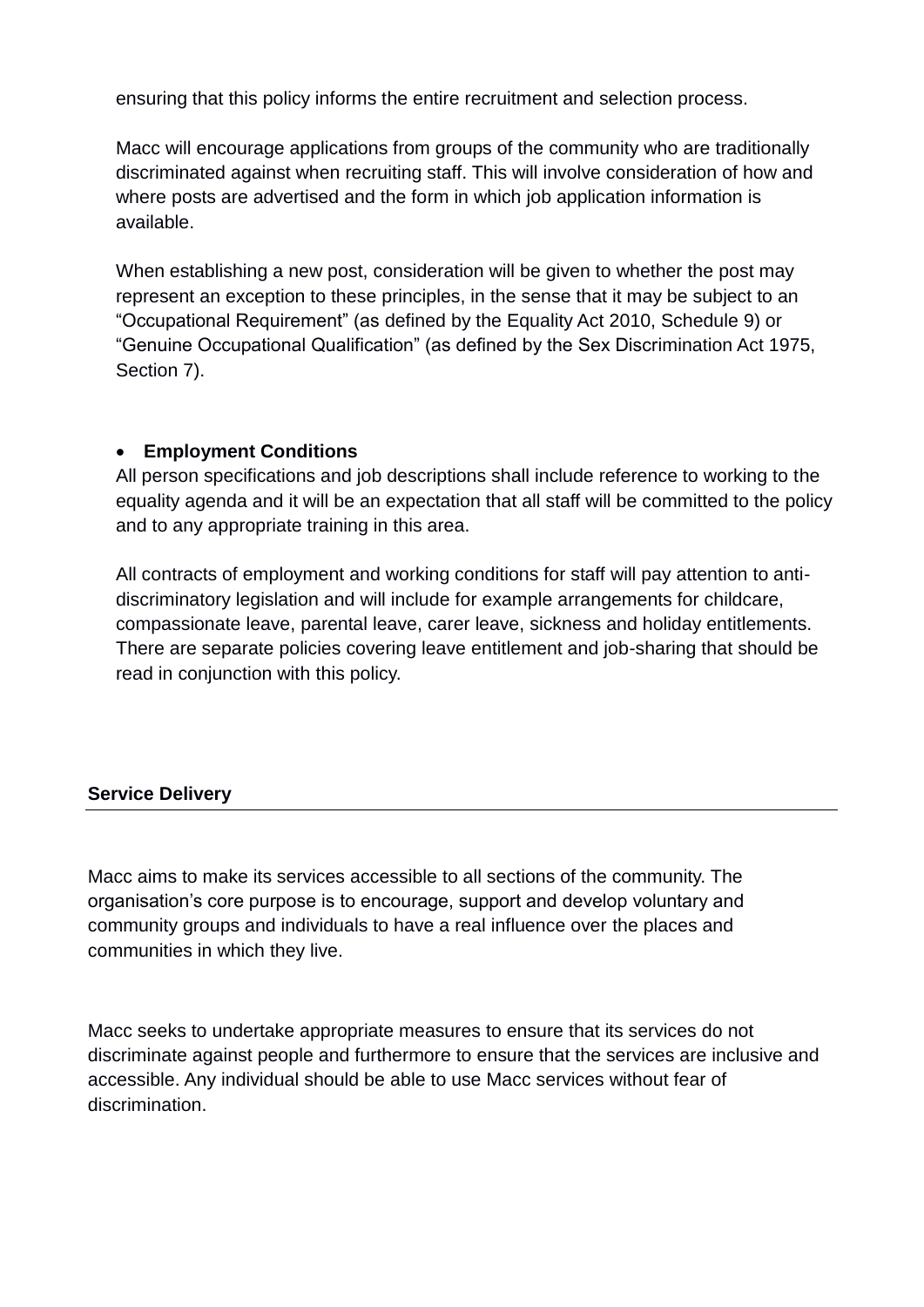A key challenge to organisations like Macc is not just striving to offer an 'inclusive' service but to undertake specific measures to engage and respond to the needs of minority communities. This will necessarily involve active participation of people from these communities at every level in the organisation and a preparedness to look critically at where power is held.

Macc aims, through its marketing and communications, to reach under-represented and seldom heard groups among its service users and stakeholders.

In developing programmes of work, staff and volunteers should take a positive and proactive approach to anti-discriminatory practice. Our work should include efforts to promote understanding and awareness of different groups in society and engage with issues about equality, rights and responsibilities.

It is expected that all staff and volunteers will positively challenge discriminatory attitudes or behaviour where they witness or are made aware of it. Where the discrimination has serious implications for an individual or group the matter should be brought to the attention of the Chief Executive or other member of the management team.

Where a user of Macc's services alleges discrimination on the part of a staff member, volunteer or other service user, this should be taken seriously. The individual should be informed of their right to use the Complaints Procedure and be offered support in doing this.

#### **Recruitment of Volunteers**

#### **Recruitment**

Macc's aim is that the diversity of our volunteers should reflect that of the community.

Macc is committed to recruiting volunteers in a way that promotes diversity and challenges discrimination. The organisation aims to eliminate discrimination on the grounds of any of the protected characteristics and of socio-economic background.

Macc will encourage volunteers from groups of the community who are underrepresented. This will involve consideration of how and where opportunities are advertised and working with organisations who register voluntary opportunities with us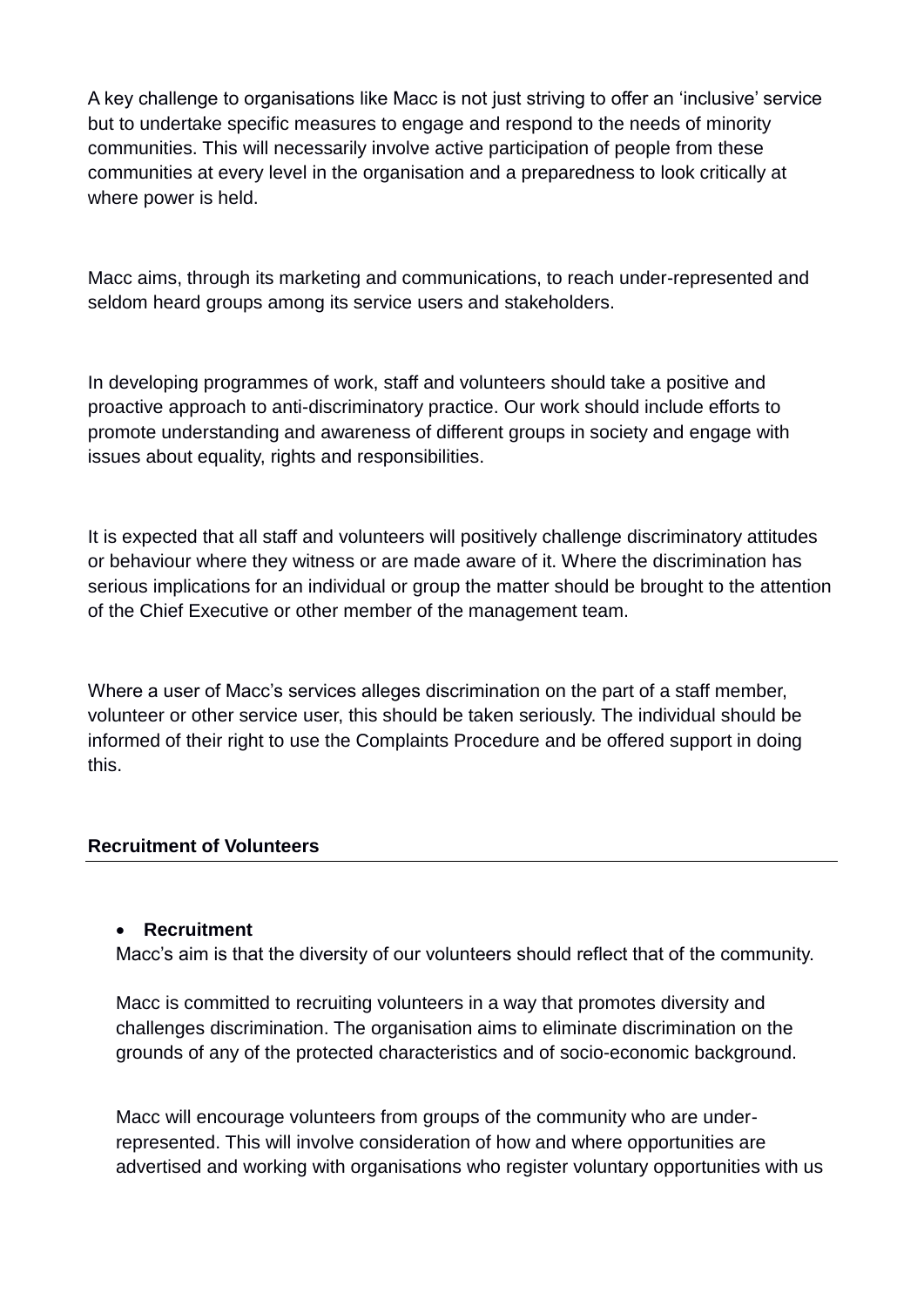to ensure they have considered equalities and diversity. This could include for example thinking about the times volunteer opportunities are available to take into account childcare or religious needs.

#### **Premises and resources**

Macc is currently a tenant and this sets some limitations on the extent to which it can make adaptations to the premises. Within these limitations we will seek to ensure that appropriate adaptations are made to ensure accessibility to disabled people.

The organisation will aim to deliver its community-based activities from accessible venues.

In the event of securing new premises, the organisation will seek to ensure that accessibility and attention to the Disability Discrimination Act 1995 is a clear priority.

Macc will seek to ensure that appropriate resources [e.g. IT] are in place to ensure that disabled staff and volunteers can fully do their work and disabled users can fully engage with and participate in our services.

#### **Monitoring**

Monitoring is a way of measuring fairness and equality in employment, volunteering and service delivery. Macc will undertake equality and diversity monitoring with respect to the following main areas:

- Response to job adverts
- Make up of staff team
- Volunteer registrations
- Groups served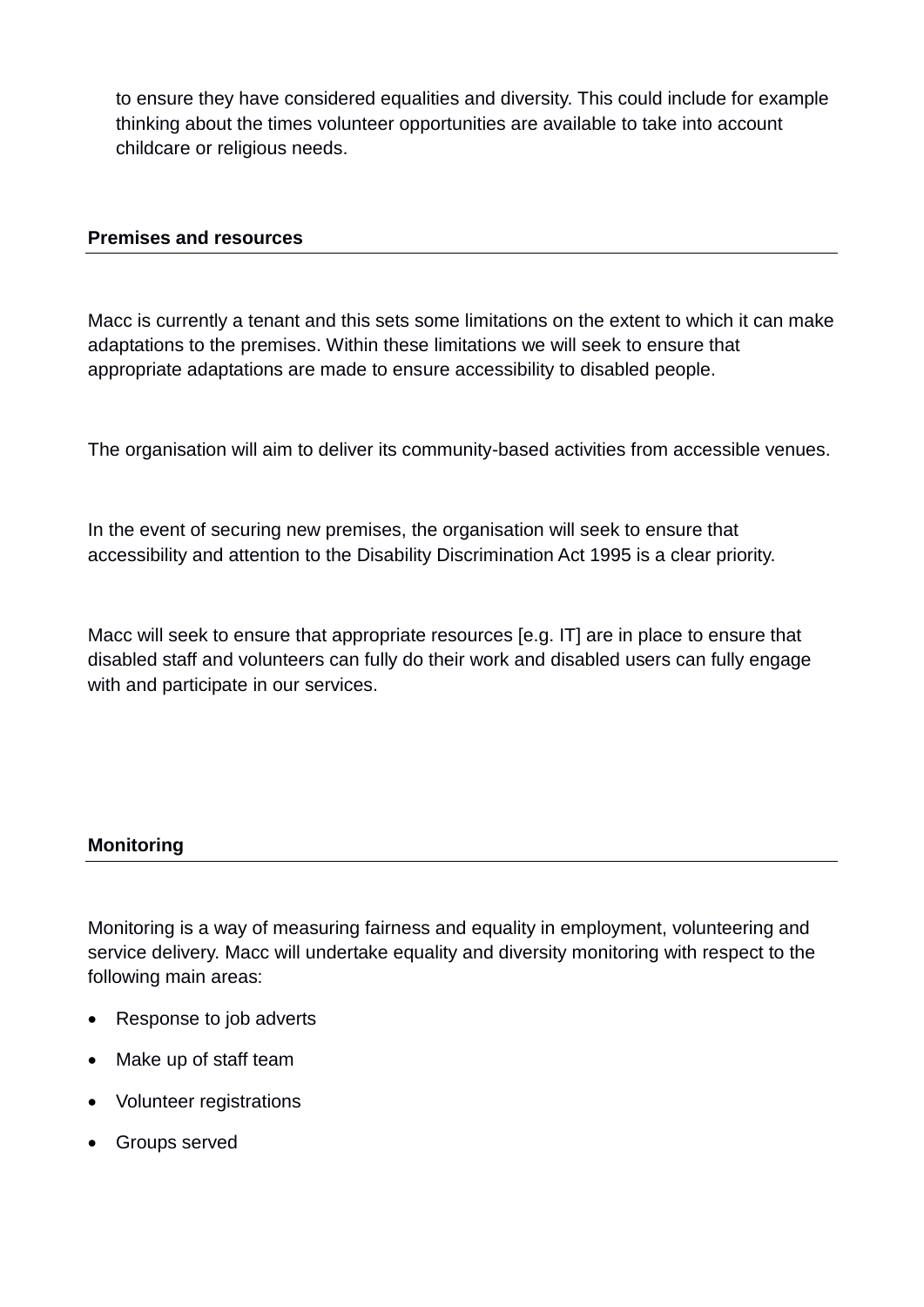- Groups receiving direct support
- Groups receiving grants
- Membership of the Board of Trustees
- Complaints, and suggestions

Monitoring will include ethnicity, age, sexual orientation, gender and disability as well as other factors which can cause marginalisation such as carer responsibilities and employment status. Regular reviews will take place to ensure that the organisation is inclusive and to measure progress and the impact of any action taken.

The effectiveness of this approach is monitored regularly by comparison with a diversity profile of the city's population. Where formal data do not exist, the research and knowledge of the voluntary and community sector will be used to establish measures which can be used to test Macc's effectiveness in reaching the community.

Macc recognises that some disadvantaged groups are less likely to provide monitoring information, even anonymised, than others. Macc will identify and address the issues as part of its equality work.

Records will be kept confidential and in line with data protection law, and any information gathered will be used solely for the purpose of evaluating Macc's work both in terms of staff and volunteer recruitment and service delivery. Information gathered will be normally anonymous and optional except where directly related to the provision of an appropriate service to an individual.

# **Training**

Managers (and any staff involved in recruitment) - Macc will ensure that all managers, plus any staff and volunteers in the recruitment process, receive training or relevant guidance on best equality and diversity practice and the practical implications of the Equality Act 2010.

All staff and volunteers – Macc will ensure that at least once a year there will be formal training on equalities, diversity and cultural awareness.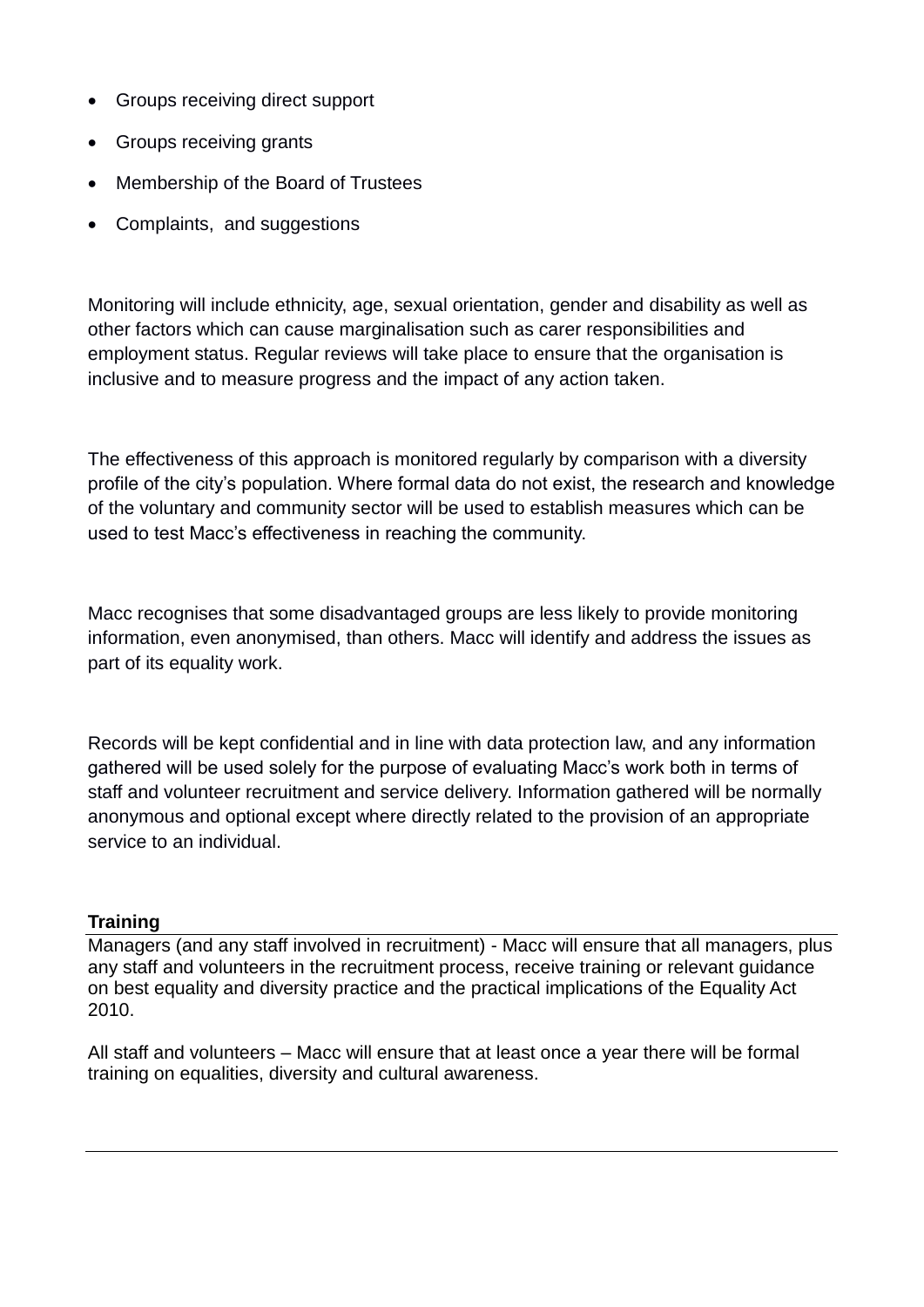### **Responsibility for Implementation**

The co-operation of all staff and volunteers is essential for the success of this policy. However, the ultimate responsibility for achieving the objectives of this Policy, and for ensuring compliance with relevant legislation and codes of practice, lies with the Board of Trustees and management team. All managers are expected to follow this policy and ensure that all employees, volunteers, service users and other stakeholders do the same.

An Equality and Diversity Plan will be drawn up and monitored on an six monthly basis.

All Macc employees, volunteers service users and stakeholders are required to act in a way that does not subject others to direct or indirect discrimination on the grounds of age, disability, gender reassignment, marriage and civil partnership, pregnancy or maternity, race, religion or belief, sex or sexual orientation.

Employees may be held independently and individually liable for their discriminatory acts by an Employment Tribunal and ordered to pay compensation to the person who has suffered as a result of those acts.

# **Related Policies**

| <b>Dignity at Work</b>           |  |  |
|----------------------------------|--|--|
| <b>Disciplinary Procedure</b>    |  |  |
| <b>Grievance Procedure</b>       |  |  |
| <b>Recruitment Policy</b>        |  |  |
| <b>Family and Special Policy</b> |  |  |
| <b>Complaints Procedure</b>      |  |  |
| <b>Advice and Support</b>        |  |  |

Employees may contact their employee representative or trade union representative if access to such an individual is possible. Other contacts include:

# **Equality Advisory and Support Service (EASS)**

Telephone (England): 0808 800 0082

Textphone: 0808 800 0084

Website:<http://www.equalityadvisoryservice.com/>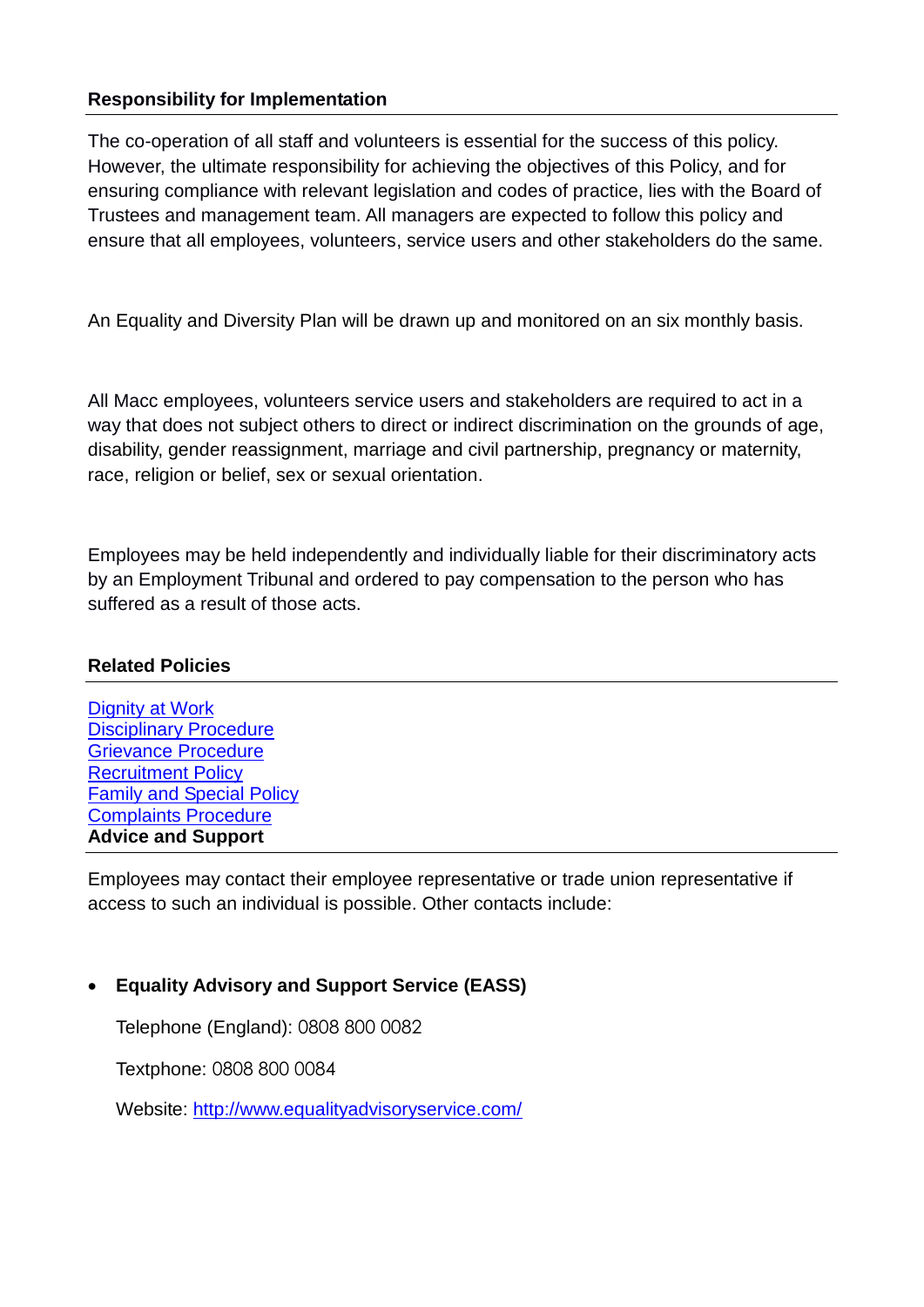# **Equality and Human Rights Commission**

Arndale House

The Arndale Centre

Manchester

M4 3AQ

Website:<https://www.equalityhumanrights.com/en>

#### **Citizens Advice Bureau**

Website: www.citizensadvice.org.uk

Further guidance on the Equality Act 2010 can be found at:

- **HM Government website Gov.uk -** Equality Act 2010: guidance for employers and employees<https://www.gov.uk/equality-act-2010-guidance>
- **Acas –** general advice on equality including links to information on equal pay and discrimination [www.acas.org.uk/index.aspx?articleid=1363](http://www.acas.org.uk/index.aspx?articleid=1363)